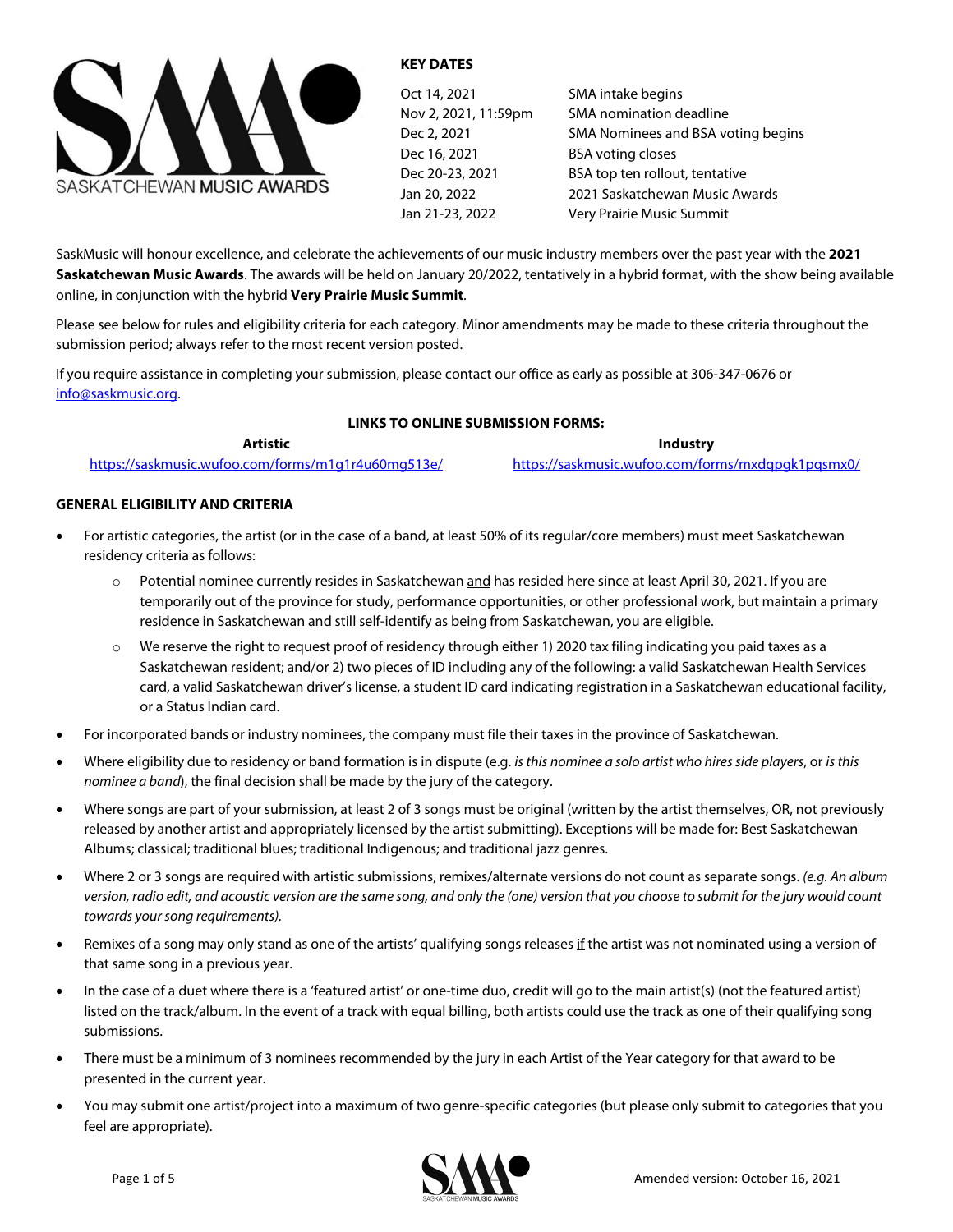- All categories are open to non-English language submissions. Lyric translations into English would be appreciated for the benefit of the jury, where applicable.
- There are no submission fees required.
- All potential nominees must consent to SaskMusic's interim Code of Conduct, posted here[: https://www.saskmusic.org/about](https://www.saskmusic.org/about-us/code-of-conduct)[us/code-of-conduct](https://www.saskmusic.org/about-us/code-of-conduct) . Individuals/businesses found to be operating/behaving in a manner that contradicts the Code, in particular having engaged in any forms of harassment including sexual harassment, discrimination, bullying and/or violence, is subject to removal from nomination consideration. Final decisions of this nature would be made by a Code of Conduct review committee.

Unless otherwise noted, a release date is defined as:

- The first available date that the material can be purchased by the general public, and/or streamed legally in its entirety by a royaltygenerating service. The primary source used to verify the release date shall be Apple Music; secondary verification methods will be accepted at the discretion of SaskMusic.
- A single is considered released on the day the track is submitted to Canadian radio as a single OR the date the album or single is first made available for public consumption as noted above, whichever qualifies the single for the Single of the Year category. The primary source used to determine date of release to radio is DMDS, but other third-party forms of verification (ie radio tracker contract, media release, etc) will be considered.

#### **AWARD CATEGORIES**

Nominees may nominate themselves or be nominated by a manager/label/other party.

## **ARTISTIC: Guidelines**

#### **Artistic: Artist of the Year Categories**

The following categories will be determined by a combination of artistic merit (musical submission) and career achievements (from information supplied by the artist, and subject to third party verification where pertinent). Final nominees and the winner in each category will be determined by juries of industry and peers.

Please note these are broad categories; if you don't see your exact genre listed, apply in the most appropriate one. There are no sales qualifications for these categories.

Musical submissions are required for a category nomination. 3 tracks must be provided which have been commercially released during the period of **April 15, 2020-October 30, 2021**. Apple Music and other providers will be used if necessary to verify release date. The written submission of your achievements must cover the same time period and may include such items as tours/online concerts, festival history/highlights, streaming statistics, sync placements, socials, etc.

An artist who was a final nominee for the 2020 Saskatchewan Music Awards cannot submit the same song(s) for consideration in this cycle, *even if they qualify based on release date.*

- **Alternative Artist of the Year:** Genres including but not limited to alt rock, alt pop, and those genres which may be outside of the Hard or Rock/Pop categories.
- **Country Artist of the Year:** Genres including but not limited to mainstream and traditional country.
- **Electronic Artist of the Year:** Genres including but not limited to dance and instrumental electronic.
- **Experimental or Contemporary Artist of the Year:** This category recognizes an innovative, non-mainstream, instrumental, or eclectic album without genre limit, based on artistic vision and creative merit. It also aims to recognize artists working in a genre that produces a limited number of releases per year. Genres which may be suitable for this category include but are not limited to spoken word, noise, jazz, classical, children's, witch house, comedy, and original soundtrack.
- **Hip Hop Artist of the Year:** Genres including but not limited to rap, urban R&B, and neo soul.
- **Metal/Loud Artist of the Year:** Genres including but not limited to hard rock, metal, punk, heavy alternative, and heavy instrumental.
- **R&B Artist of the Year:** Genres including but not limited to soul, funk, and rhythm and blues. 2021 is a trial year for this new category to gauge engagement. A minimum of 3 nominees must be recommended by the jury for the category to move forward.

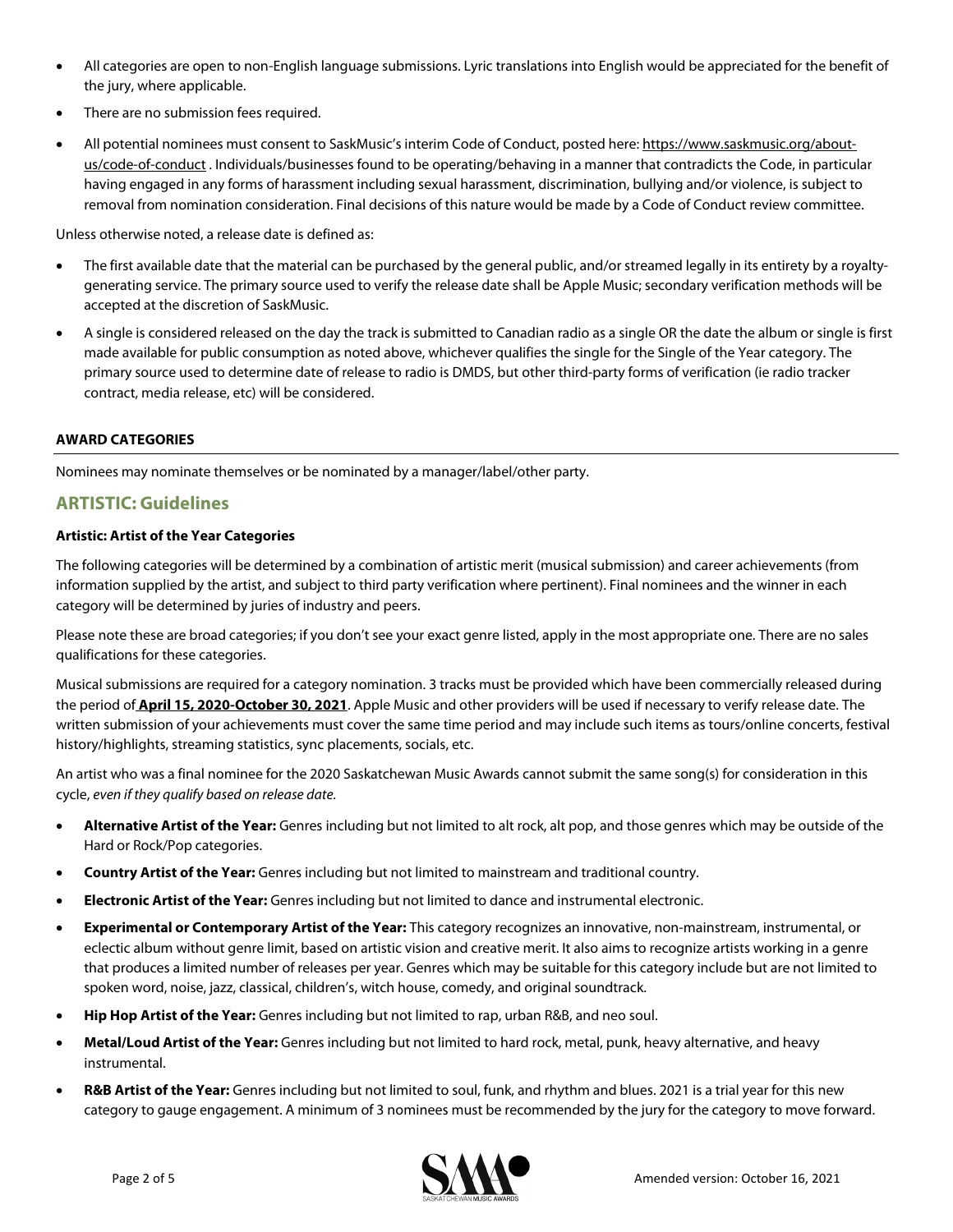- **Rock/Pop Artist of the Year:** Genres including but not limited to those considered mainstream, such as rock, pop, blues, and adult contemporary.
- **Roots/Folk Artist of the Year:** Genres including but not limited to singer/songwriter, traditional blues, and Americana.
- **Indigenous Artist of The Year:** This is a non-genre-specific category open to artists working in any style of music who self-identify as Indigenous. Submissions may come from any musical style including but not limited to commercial contemporary genres such as hip hop, country or rock; as well as traditional music and fusions that incorporate traditional instrumentation/rhythm, and/or reflect the Indigenous experience through their lyrics.
	- o For this category, 3 commercially released singles are not required. Submissions must include at least 2 songs for the jury to consider which have been made available to the public during the period of **April 15, 2020-October 30, 2021** in any format, including: digitally (ie Apple Music, Bandcamp, Spotify, etc), music videos (ie YouTube), and/or 'physical-only' releases. These songs will provide the jury with material for musical evaluation. A written submission of achievements covering the same time period will also form part of the jury's evaluation, ie tours/online performances/festivals, community involvement, streaming/sales statistics, socials, etc.

#### **Artistic: Single of the Year**

Single of the Year will recognize the top commercial Saskatchewan song of the year released during the period **April 15, 2020-October 30, 2021** (*see definition of release, above*). If a single was released BEFORE the current eligibility period (ie: a pre-album release single that was sent to radio), that single will be considered ineligible, even if an album containing it was later released during the current eligibility period.

While the artist must meet residency requirements (see general criteria above), the song can be written by the artist, or written or cowritten by a non-Saskatchewan songwriter. The award is presented to the artist.

The nominees and winners of this category shall be determined solely based upon a numerical calculation of industry data to determine the artist with the largest outcome of said metrics for a single during the reporting period beginning closest to April 15, 2020 and up to the time of category calculations, including: Canadian airplay, digital song downloads, and streaming obtained through our data provider(s); as well as consideration of Spotify overall streaming and YouTube video views. It is the responsibility of the artist to ensure their data is available in places such as the MRC Data/Nielsen Music system and, to ensure their single is not overlooked, to submit it for consideration in this category. *Nominees in this category may be held back until the awards event.*

The **Artistic: Breaking Borders Award presented by the Derek Bachman Foundation** will be dormant for this cycle.

#### **Artistic: Music Video of the Year**

This category recognizes an exceptional music video made available to the public during the period of **April 15, 2020-October 30, 2021** (for example: uploaded to YouTube or posted to a public artist profile/website).

- The award will go to the nominated director, filmmaker, producer, or production company (as named in the nomination submission).
- The nominee(s) must meet residency criteria (see above); in the case of a multiple names submitted with a video, at least 50% of those listed must meet residency (or if a corporation, its legal head office must be in Saskatchewan). The artist performing the song does not need to meet Saskatchewan residency requirements.
- All videos under consideration must be available for public viewing and be for the purpose of supporting a song. (Spoken word videos will not be accepted into this category.)
- Any style of video may be submitted including but not limited to lyric videos, live concert videos, rehearsal space-style 'raw' videos, full storyboard videos, etc.
- The song must be original (written by the artist themselves, OR, not previously released by another artist and appropriately licensed by the artist submitting). Exceptions will be made for: classical; traditional blues; traditional Indigenous; and traditional jazz genres.
- The video must be a minimum of 2 minutes 30 seconds in length, and must have received >500 views on YouTube and/or its primary viewing location by the day of deadline.

Final nominees and the winner in this category will be determined by a jury of industry peers based on artistic merit, regardless of the amount of views/plays the video may have garnered.

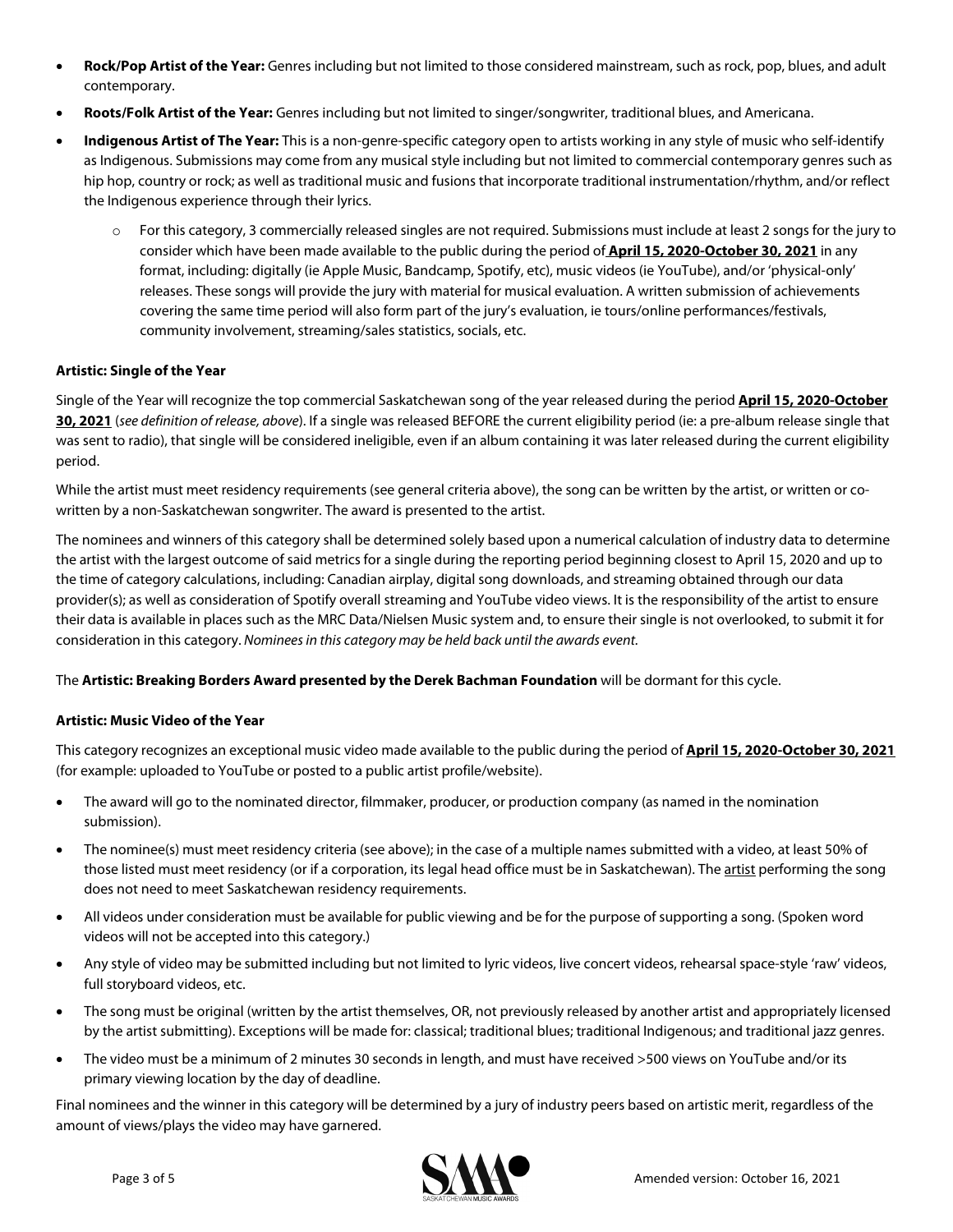#### **Artistic: Best Saskatchewan Album of the Year**

The Best Saskatchewan Album of the Year project is in its seventh annual iteration. This category is based on an album, as a whole, released during the period of **October 15, 2020-October 30, 2021.** This year, the category is moving to a submission-based intake. Artists and/or labels are invited to submit their release for consideration.

All genres of music are included in consideration. Official reissues/compilations of previous material, where released as a new package with a new UPC number, will be considered.

To be considered in this category, an album:

- Was released by an artist meeting residency criteria (*as above*) at the time of the album's release date regardless of where artist is living at the time of the submission deadline.
- Is a) at least 30 minutes in length, **or** at least b) 5 tracks and >18 minutes in length.
- Was first released to the public between October 15, 2020-October 30, 2021. The primary verification we will use will be its date of release on Apple Music. If not on Apple Music, we'll accept other forms of verification of "release date" and "commercial release" at our discretion (ie manufacturer's shipping date).
- A maximum of two albums per artist name will be accepted into this category. Collaborations/featured appearances by an artist do not count towards their maximum; e.g. an artist could submit 2 albums that were released under their own name, and 1 album released by a band that they are also part of.
- Albums that made the Top Ten in the Best Saskatchewan Albums in a previous year will not be in consideration this year, even if reissued.

#### **Process**

- 1) The awards intake will collect eligible releases for consideration.
- 2) A jury of industry professionals and peers will listen to the qualifying albums to determine a longlist.
- 3) The longlist will be open for general public voting, exclusively online, from December 2-16. These votes alone will determine the Top 10. One vote per IP address over the entirety of the voting period will be recorded.
- 4) The Top 10, aka shortlist, will be announced online beginning December 20 (tentative date). Ties would result in more than 10 albums appearing on the shortlist.

### **INDUSTRY: Guidelines**

**Industry Achievement Award:** This award will recognize excellence in the provision of skills and/or services by those helping to build the music industry of Saskatchewan, during the period **April 15, 2020-October 30, 2021.** Industry members who can be nominated for this award include, but are not limited to: promoters, live and/or studio audio engineers, publicists, booking agents, managers, members of the media, etc. The nominee must reside in and pay taxes in Saskatchewan, however, the scope of their work can be national and/or international. Final nominees will be determined by an industry jury, with the winner to be determined by a combination of industry jury and public vote.

**Venue of the Year:** This category will recognize live music venues or music festivals that strove to celebrate and present live music during the global pandemic. The venue or festival must be physically located, by postal code, in the province of Saskatchewan. The category will consider both in-person shows and alternate programming initiatives such as virtual concerts, as well as excellence in programming and community engagement during the period of **April 15, 2020-October 30, 2021**. Submissions will include a list artists/shows presented during the eligibility period. Final nominees will be determined by an industry jury, with the winner to be determined by a combination of industry jury and public vote.